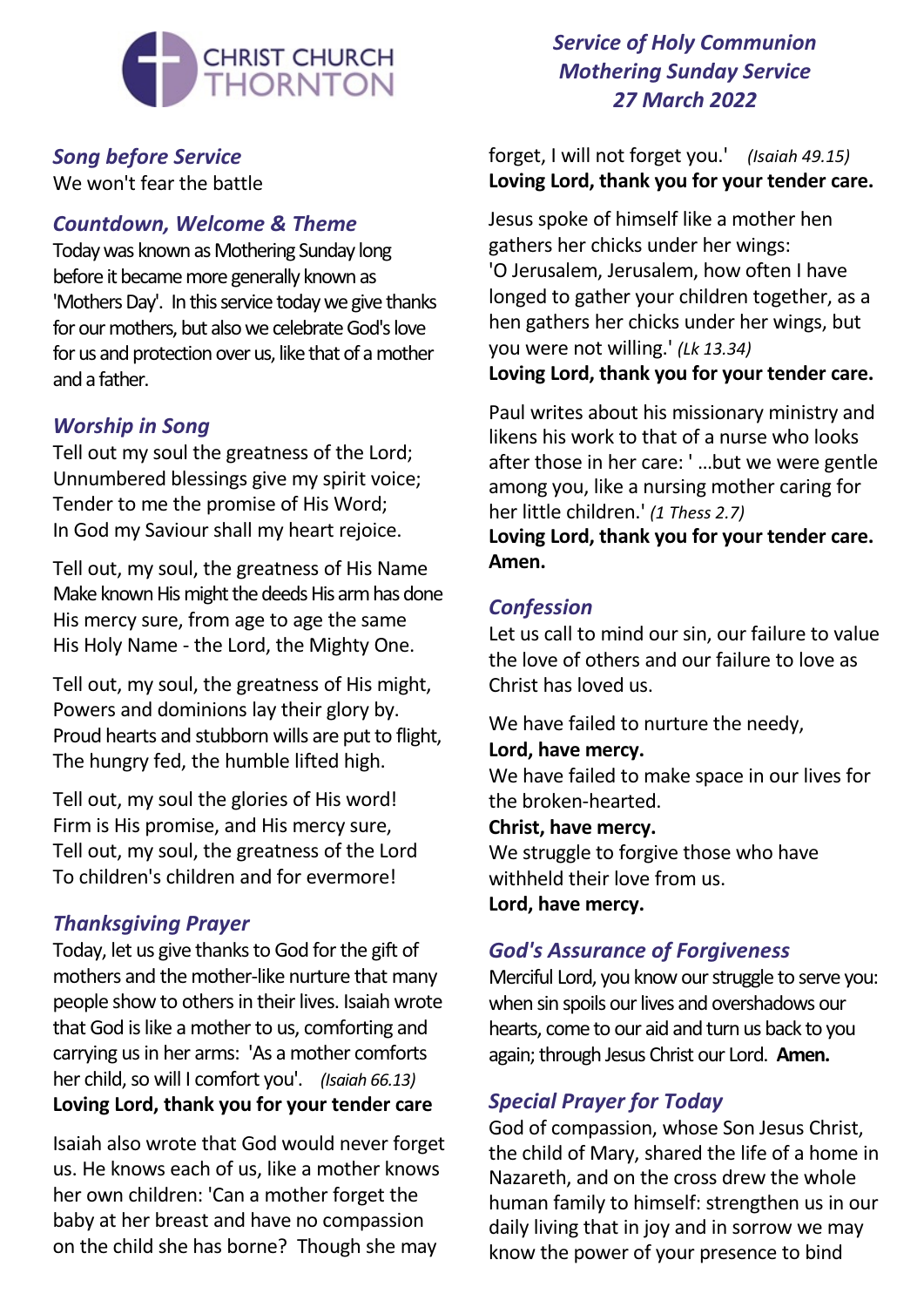together and to heal; through Jesus Christ your Son our Lord, who is alive and reigns with you, in the unity of the Holy Spirit, one God, now and for ever. **Amen.**

### *Bible Reading*

2 Corinthians: 5.14-6.2 *(Church Bible page 966)*

This is the word of the Lord **Thanks be to God**

#### *Sermon*

### *Worship in Song*

What gift of grace is Jesus my redeemer There is no more for heaven now to give He is my joy my righteousness and freedom My steadfast love my deep and boundless peace To this I hold my hope is only Jesus For my life is wholly bound to his Oh how strange and divine I can sing all is mine Yet not I but through Christ in me

The night is dark but I am not forsaken For by my side the Saviour he will stay I labour on in weakness and rejoicing For in my need his power is displayed To this I hold my Shepherd will defend me Through the deepest valley he will lead Oh the night has been won and I shall overcome Yet not I but through Christ in me

No fate I dread I know I am forgiven The future sure the price it has been paid For Jesus bled and suffered for my pardon And he was raised to overthrow the grave To this I hold my sin has been defeated Jesus now and ever is my plea Oh the chains are released I can sing I am free Yet not I but through Christ in me

With every breath I long to follow Jesus For he has said that he will bring me home And day by day I know he will renew me Until I stand with joy before the throne To this I hold my hope is only Jesus All the glory evermore to him When the race is complete still my lips shall repeat Yet not I but through Christ in me

## *An Affirmation of Faith*

Let us declare our faith in God.

**We believe inGod the Father, from whom every family in heaven and on earth is named.**

**We believe in God the Son, who livesin our heartsthrough faith, and fills us with hislove.**

**We believe in God the Holy Spirit, who strengthens us with power from on high. We believe in one God; Father, Son and Holy Spirit. Amen.**

## *A Prayer for mothers*

**Thank you God for the love of our mothers: thank you God fortheir care and concern; thank you God forthe joysthey have shared with us;thank you God forthe painsthey have borne** for us; thank you God for all that they **give us;through Jesus Christ our Lord. Amen.**

#### *Prayers*

*At the end:* Merciful Father, **accept these prayers for the sake of your Son, our Saviour Jesus Christ. Amen.**

#### *The Peace*

Christ is our peace. He offered up his life for us with a love beyond imagining; with a love which dispels fear; with a love which holds and guides us through life's trials and joys.

The peace of the Lord be always with you **and also with you.**

### *Offertory Prayer*

**Everything in heaven and earth comes from you, Lord. We give you only whatis yours. May you be praised forever and ever. Amen.**

## *The Eucharistic Prayer*

The Lord be with you. **And also with you.**

Lift up your hearts. **We lift them to the Lord.**

Let us give thanks to the Lord our God. **It is right to give thanks and praise.**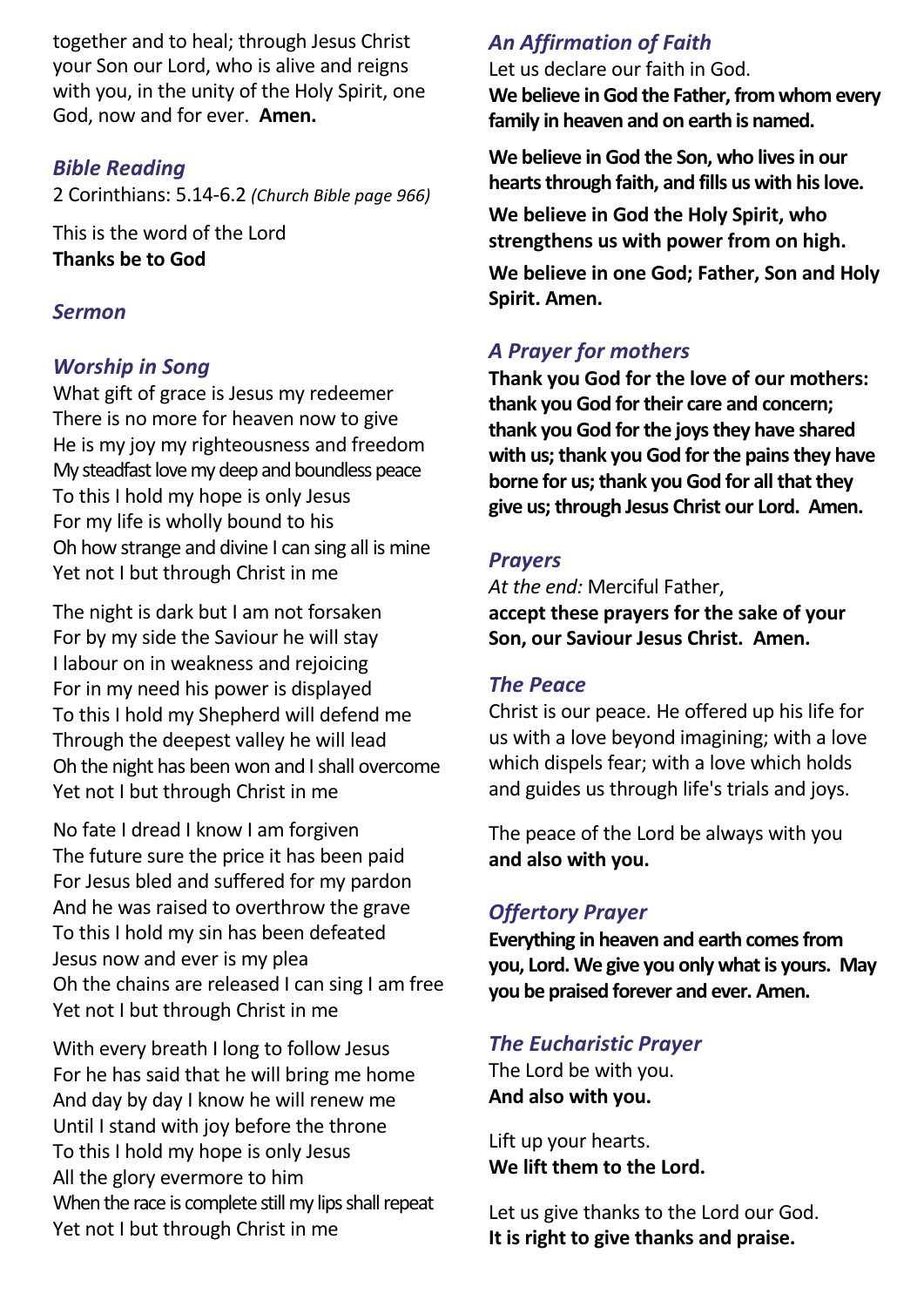Blessed are you, Lord God, our light and our salvation; to you be glory and praise for ever. Fromthe beginning you have created all things and all your works echo the silent music of your praise. In the fullness of time you made us in your image, the crown of all creation. You give us breath and speech, that with angels and archangels and all the powers of heaven we may find a voice to sing your praise:

### **Holy, holy, holy Lord, God of power and might, heaven and earth are full of your glory. Hosanna in the highest.**

How wonderful the work of your hands, OLord. As a mother tenderly gathers her children, you embraced a people as your own. When they turned away and rebelled your love remained steadfast. From them you raised up Jesus our Saviour, born of Mary, to be the living bread, in whomall our hungers are satisfied. He offered his life for sinners, and with a love stronger than death he opened wide his arms on the cross.

On the night before he died, he came to supper with his friends and, taking bread, he gave you thanks. He broke it and gave it to them, saying: Take, eat; this is my body which is given for you; do this in remembrance of me.

At the end of supper, taking the cup of wine, he gave you thanks, and said: Drink this, all of you; this is my blood of the new covenant which is shed for you and for many for the forgiveness of sins. Do this, as often as you drink it, in remembrance of me.

#### Jesus Christ is Lord:

#### **Lord, by your cross and resurrection you have set usfree. You are the Saviour ofthe world.**

Father, we plead with confidence his sacrifice made once for all upon the cross; we remember his dying and rising in glory, and we rejoice that he intercedes for us at your right hand.

Pour out your Holy Spirit as we bring before you these gifts of your creation; may they be for us the body and blood of your dear Son.

As we eat and drink these holy things in your presence, form us in the likeness of Christ, and build us into a living temple to your glory.

Remember, Lord, your Church in every land. Reveal her unity, guard her faith, and preserve her in peace. Bring us at the last with all the saints to the vision of that eternal splendour for which you have created us; through Jesus Christ, our Lord, by whom, with whom, and in whom, with all who stand before you in earth and heaven, we worship you, Father almighty, in words of everlasting praise:

**Blessing and honour and glory and power be yours for ever and ever. Amen.**

### *The Lord's Prayer*

As God's children, and heirs with Christ, we cry in the Spirit, 'Abba', Father. **Our Father in heaven, hallowed be your name, your kingdom come, your will be done, on earth as in heaven. Give us today our daily bread. Forgive us our sins as we forgive those who sin against us. Lead us not into temptation but deliver us from evil. For the kingdom, the power, and the glory are yours now and for ever. Amen.**

### *Breaking of the Bread*

Every time we eat this bread and drink this cup, **we proclaim the Lord's death until he comes.**

### *Giving of Communion*

Draw near with faith. Receive the body of our Lord Jesus Christ which he gave for you, and his blood which he shed for you. Eat and drink in remembrance that he died for you, and feed on him in your hearts by faith with thanksgiving.

*We receive communion*

#### *Song during Communion*

Beneath the cross of Jesus I find a place to stand And wonder at such mercy that calls me as I am For hands that should discard me Hold wounds which tell me come Beneath the cross of Jesus My unworthy soul is won